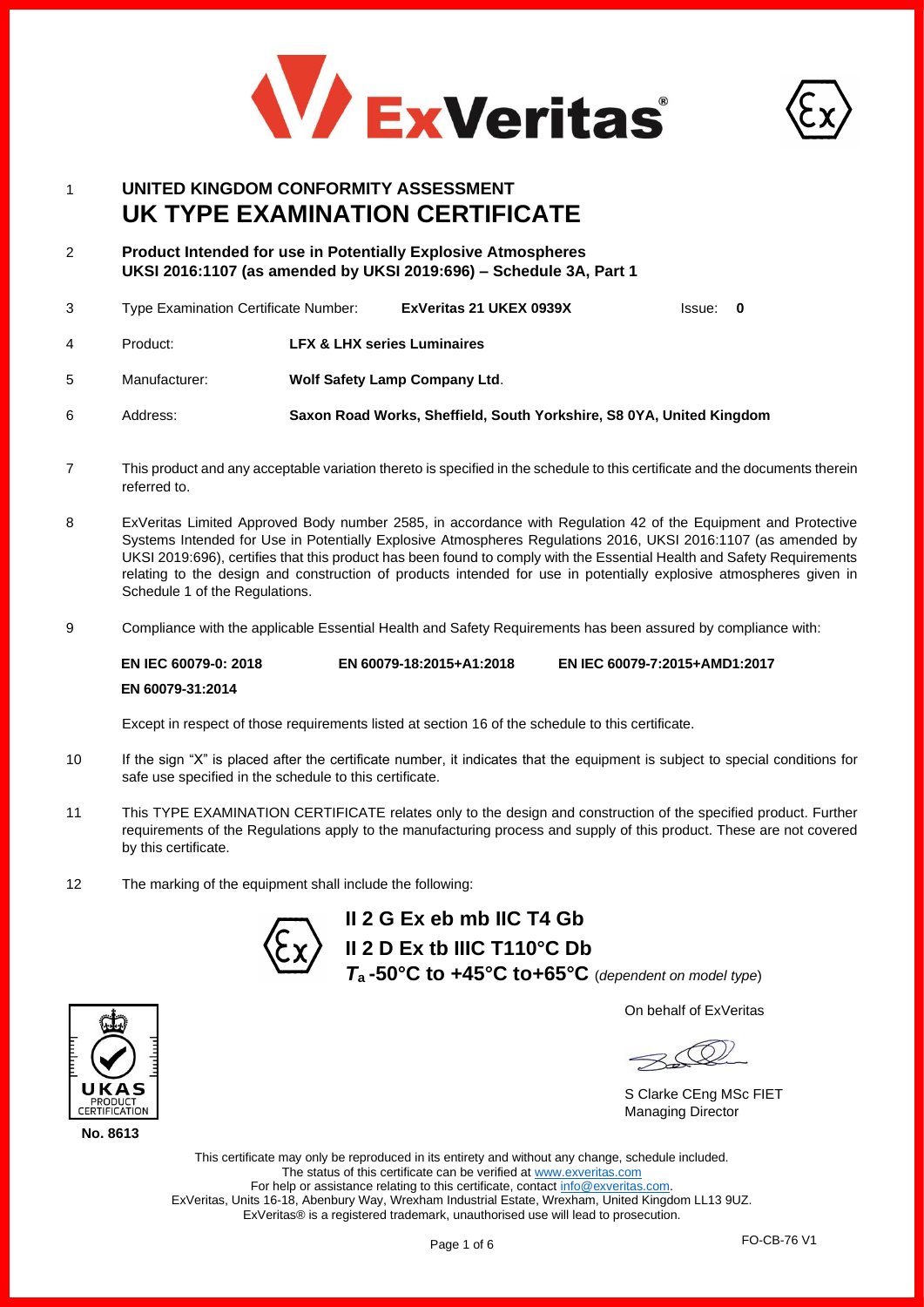



### **13 Description of Equipment or Protective System**

The LFX and LHX Luminaires are LED floodlight luminaires for Group IIC gas and Group IIIC dust hazardous atmospheres. The equipment comprises an aluminium enclosure with gland apertures at one end. The cover incorporates a sealed glass window, and the entire cover is removed to provide access to the user wiring terminals. The enclosures are IP66/67 rated.

Internally, the luminaire contains LED drivers, one or two LED light engines, and terminal blocks for user connections. Cable entry into the equipment is via suitably certified cable glands (not considered as part of this equipment). Feed through terminals are provided for ease of connection of multiple units.

The equipment is available in two sizes, each with two LED light engine options and each with two LED current options. The product range is detailed in the tables below:

|                                           | LFX1S-12-65-230<br>LHX1S-12-65-<br>230 | LFX1S-12-55-230<br>LHX1S-12-55-<br><b>230</b> | LFX1S-16-55-230<br>LHX1S-16-55-<br>230 | LFX1S-16-45-230<br>LHX1S-16-45-<br>230 |  |
|-------------------------------------------|----------------------------------------|-----------------------------------------------|----------------------------------------|----------------------------------------|--|
| <b>Input Voltage Range</b>                | 180 - 277 VAC                          |                                               |                                        |                                        |  |
| <b>Input Power</b>                        | 50 W                                   | 70 W                                          | 62.5 W                                 | 95 W                                   |  |
| <b>Max. Input Current</b>                 | 0.3A                                   | 0.45A                                         | 0.4A                                   | 0.6A                                   |  |
| <b>Frequency</b>                          | $50 - 60$ Hz                           |                                               |                                        |                                        |  |
| <b>Power Factor</b>                       | > 0.95                                 |                                               |                                        |                                        |  |
| <b>Enclosure Size</b>                     | Small                                  |                                               |                                        |                                        |  |
| <b>Lumen Output</b>                       | 4,500                                  | 6,700                                         | 6,000                                  | 8,900                                  |  |
| <b>LEDs</b>                               | <b>12 LED</b>                          | <b>12 LED</b>                                 | <b>16 LED</b>                          | <b>16 LED</b>                          |  |
| <b>Beam Angles</b>                        | 23°, 32°, 71°, 91°                     |                                               |                                        |                                        |  |
| <b>Gas Temperature Class</b>              | T4                                     |                                               |                                        |                                        |  |
| <b>Dust Surface</b><br><b>Temperature</b> | T110 °C                                |                                               |                                        |                                        |  |
| <b>Lower Temperature</b><br>Limit         | $-50 °C$                               |                                               |                                        |                                        |  |
| <b>Upper Temperature</b><br>Limit         | 65 °C                                  | 55 °C                                         | 55 °C                                  | 45 °C                                  |  |

Certificate: **ExVeritas 21 UKEX 0939X** Issue **0**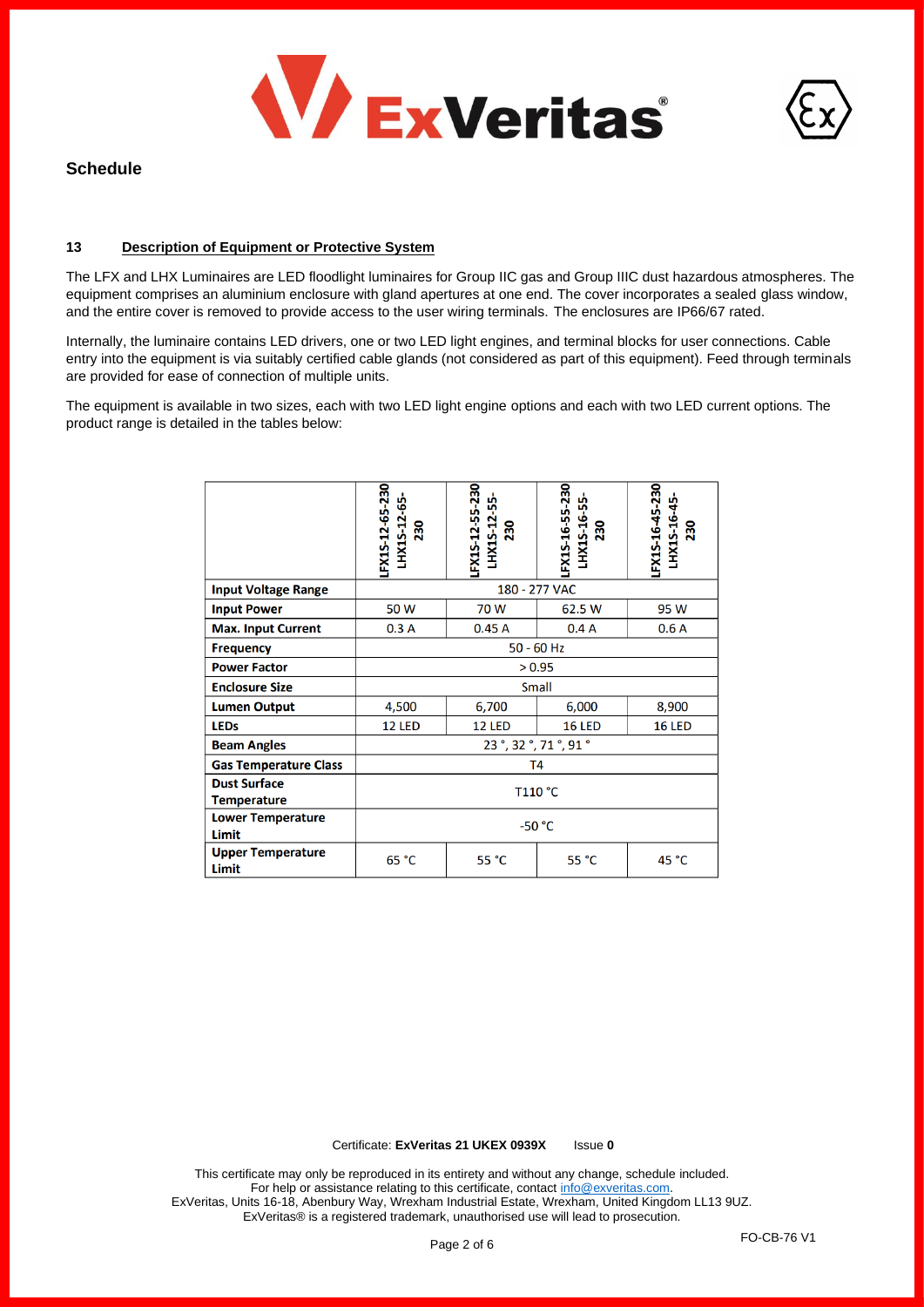



|                                           | LHX2S-24-60-230<br>LFX2S-24-60-230 | HX2S-24-50-230<br>LFX2S-24-50-230 | HX2S-32-55-230<br>LFX2S-32-55-230 | LHX2S-32-50-230<br>LFX2S-32-50-230 |  |
|-------------------------------------------|------------------------------------|-----------------------------------|-----------------------------------|------------------------------------|--|
| <b>Input Voltage Range</b>                |                                    | 180 - 277 VAC                     |                                   |                                    |  |
| <b>Input Power</b>                        | 92.5 W                             | 140 W                             | 122.5 W                           | 185 W                              |  |
| <b>Max. Input Current</b>                 | 0.6A                               | 0.9A                              | 0.8A                              | 1.2A                               |  |
| <b>Frequency</b>                          | $50 - 60$ Hz                       |                                   |                                   |                                    |  |
| <b>Power Factor</b>                       | > 0.95                             |                                   |                                   |                                    |  |
| <b>Enclosure Size</b>                     | Large                              |                                   |                                   |                                    |  |
| <b>Lumen Output</b>                       | 9,000                              | 13,400                            | 12,000                            | 17,900                             |  |
| <b>LEDs</b>                               | <b>24 LED</b>                      | <b>24 LED</b>                     | <b>32 LED</b>                     | <b>32 LED</b>                      |  |
| <b>Beam Angles</b>                        | 23°, 32°, 71°, 91°                 |                                   |                                   |                                    |  |
| <b>Gas Temperature Class</b>              | T <sub>4</sub>                     |                                   |                                   |                                    |  |
| <b>Dust Surface</b><br><b>Temperature</b> | T110 °C                            |                                   |                                   |                                    |  |
| <b>Lower Temperature</b><br>Limit         | $-50 °C$                           |                                   |                                   |                                    |  |
| <b>Upper Temperature</b><br>Limit         | 60 °C                              | 50 °C                             | 55 °C                             | 50 °C                              |  |

|                                           | LHX1S-12-65-110<br>LFX1S-12-65-110 | LHX1S-16-55-110<br>LFX1S-16-55-110 | LHX2S-24-60-110<br>LFX2S-24-60-110 | LHX2S-32-55-110<br>LFX2S-32-55-110 |  |
|-------------------------------------------|------------------------------------|------------------------------------|------------------------------------|------------------------------------|--|
| <b>Input Voltage Range</b>                | 88 - 140 VAC                       |                                    |                                    |                                    |  |
| <b>Input Power</b>                        | 66W                                | 88 W                               | 132W                               | 176 W                              |  |
| <b>Max. Input Current</b>                 | 0.6A                               | 0.8A                               | 1.2A                               | 1.6A                               |  |
| <b>Frequency</b>                          | $50 - 60$ Hz                       |                                    |                                    |                                    |  |
| <b>Power Factor</b>                       | > 0.95                             |                                    |                                    |                                    |  |
| <b>Enclosure Size</b>                     | <b>Small</b><br>Large              |                                    |                                    |                                    |  |
| <b>Lumen Output</b>                       | 9,000<br>13,400                    |                                    | 12,000                             | 17,900                             |  |
| <b>LEDs</b>                               | <b>12 LED</b>                      | <b>16 LED</b>                      | <b>24 LED</b>                      | <b>32 LED</b>                      |  |
| <b>Beam Angles</b>                        | 23°, 32°, 71°, 91°                 |                                    |                                    |                                    |  |
| <b>Gas Temperature Class</b>              | <b>T4</b>                          |                                    |                                    |                                    |  |
| <b>Dust Surface</b><br><b>Temperature</b> | T110 °C                            |                                    |                                    |                                    |  |
| <b>Lower Temperature</b><br>Limit         | $-50 °C$                           |                                    |                                    |                                    |  |
| <b>Upper Temperature</b><br>Limit         | 65 °C                              | 55 °C                              | 60<br>°€                           | 55 °C                              |  |

### Certificate: **ExVeritas 21 UKEX 0939X** Issue **0**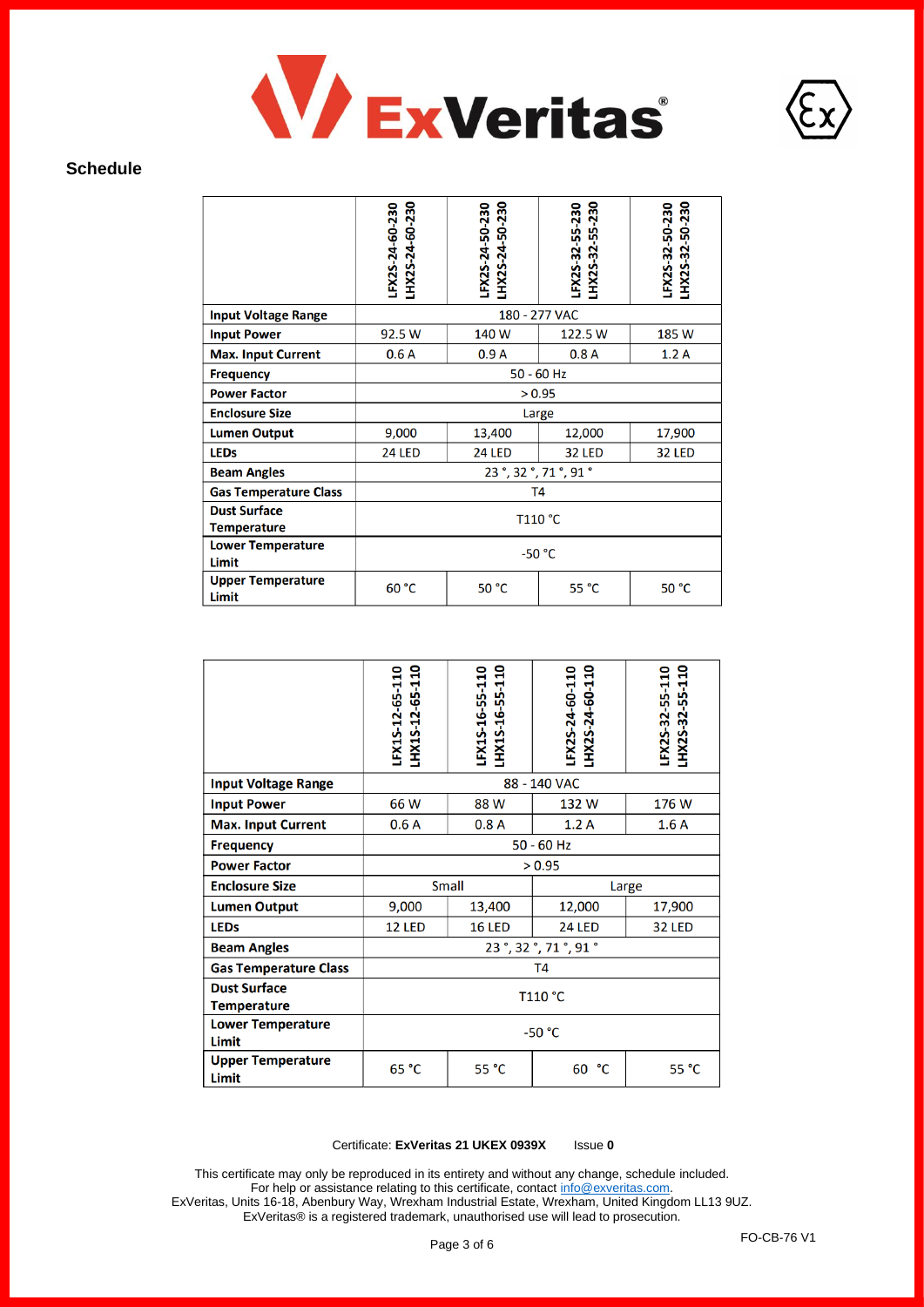



### **14 Descriptive Documents**

### **14.1 Associated Report and Certificate History:**

| <b>Report Number</b> | <b>Cert Issue Date</b> | <b>Issue</b> | Comment                                |
|----------------------|------------------------|--------------|----------------------------------------|
| R3000/A/1            | 1-09-08<br>2021        |              | Initial issue of the Prime Certificate |

# **14.2 Compliance Drawings:**

#### **Issue 0**

| Title:                                                     | <b>Drawing No.:</b> | Rev. Level:   | Date:      |
|------------------------------------------------------------|---------------------|---------------|------------|
| LD0203 - Encapsulated Light Engine Construction            | LD-0203             | 03            | 10/03/2021 |
| LD0204 - Small Floodlight Enclosure Construction (2 pages) | LD-0204             | 04            | 23/12/2020 |
| LD0205 - Large Floodlight Enclosure Construction (2 pages) | LD-0205             | 04            | 15/03/2021 |
| LD0206 - LFX12 LHX12 General Assembly                      | LD-0206             | 04            | 19/07/2021 |
| LFX16 LHX16 General Assembly                               | LD-0207             | 04            | 28/02/2021 |
| LD0208 - LFX24 LHX24 General Assembly                      | LD-0208             | 04            | 28/02/2021 |
| LFX32 LHX32 General Assembly                               | LD-0209             | 04            | 28/02/2021 |
| LE0006 PCB Layout                                          | LD0210              | 2             | 12/03/2021 |
| LE0007 PCB Layout                                          | LD0211              | 2             | 12/03/2021 |
| LD0212 Floodlight Lids General Assemblies (2 pages)        | LD-0212             | 04            | 23/12/2020 |
| Small Enclosure Floodlight Wiring Diagrams                 | LD-0213             | 04            | 20/01/2021 |
| Large Enclosure Floodlight Wiring Diagrams                 | LD-0214             | 04            | 20/01/2021 |
| LE0006 PCB Schematic                                       | LD0218              | $\mathcal{P}$ | 12/03/2021 |
| LE0007 PCB Schematic                                       | LD0219              | 2             | 12/03/2021 |
| LFX LHX Cert Label Drawings (2 pages)                      | LD-0220             | 05            | 02/08/2021 |
| LFX Floodlight & LHX High Bay Technical Manual (16 pages)  | LD-0242             | 04            | 06/09/2021 |

### Certificate: **ExVeritas 21 UKEX 0939X** Issue **0**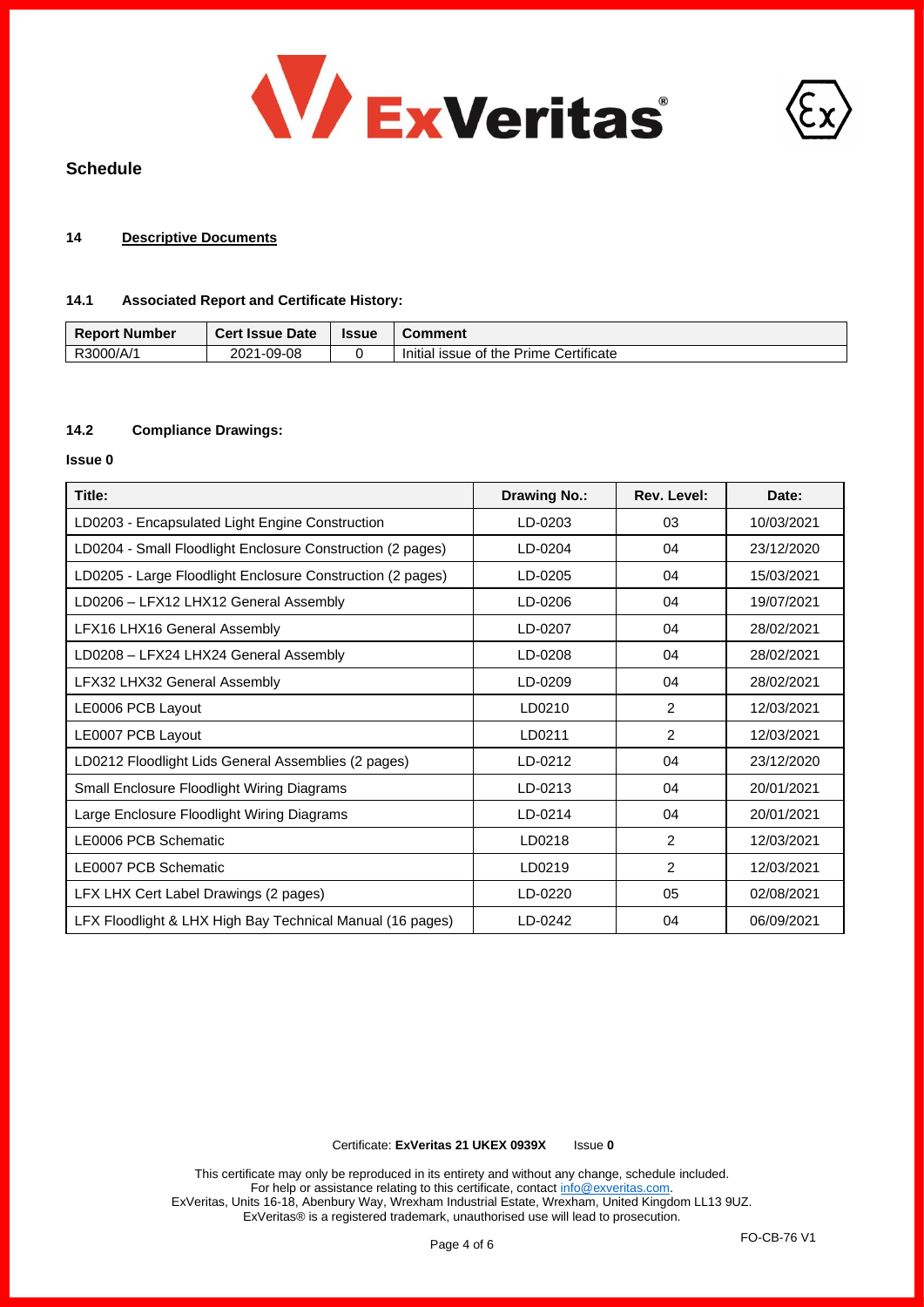



# **15 Conditions of Certification**

### **15.1 Special Conditions for Safe Use**

- Cable entries into the equipment shall utilise suitably certified cable glands and shall provide a minimum degree of protection of IP66 or IP67 (dependent on the installation environment).
- Unused cable entry apertures shall be closed with suitably certified blanking plugs which provide a minimum degree of protection of IP66 or IP67 (dependent on the installation environment).
- When used in potentially hazardous dust atmospheres, the equipment shall be installed so as to minimize the risk from electrostatic discharge. In particular, the equipment shall not be installed where there is a likelihood of there being a static generating mechanism, such as steam generation or fast moving particles over the surface of the equipment.
- The equipment shall only be used with a power source having a prospective short circuit current which does not exceed 1500 A.
- The equipment shall only be installed with the window of the luminaire facing horizontally ('wall' mounted) or vertically downwards ('ceiling' mounted) or at any angle in between. When mounted with window facing horizontally ('wall mounted'), the equipment shall be installed with the cable entry at the bottom.

#### **15.2 Routine tests**

- Where the product incorporates certified parts or safety critical components, the manufacturer shall ensure that any changes to those parts or components do not affect the compliance of the certified product that is the subject of this certificate.
- Each encapsulated LED assembly shall be subjected to a visual inspection. No damage shall be evident, such as cracks in the compound, exposure of the encapsulated parts, flaking, inadmissible shrinkage, swelling, decomposition, failure of adhesion (separation of any adhered parts) or softening.
- Each encapsulated LED assembly shall be subjected to an electric strength test in accordance with EN 60079-18, Clause 9.2, using a test voltage of:

500 Vac applied between the LED connection leads and the rear aluminium surface, for a period of 1 second.

Alternatively, a test voltage of 20% higher may be applied for 0.1 seconds.

A DC test voltage is allowed as an alternative to the AC test voltage and shall be 140% of the specified AC r.m.s. test voltage.

No flashover or breakdown shall occur.

#### Certificate: **ExVeritas 21 UKEX 0939X** Issue **0**